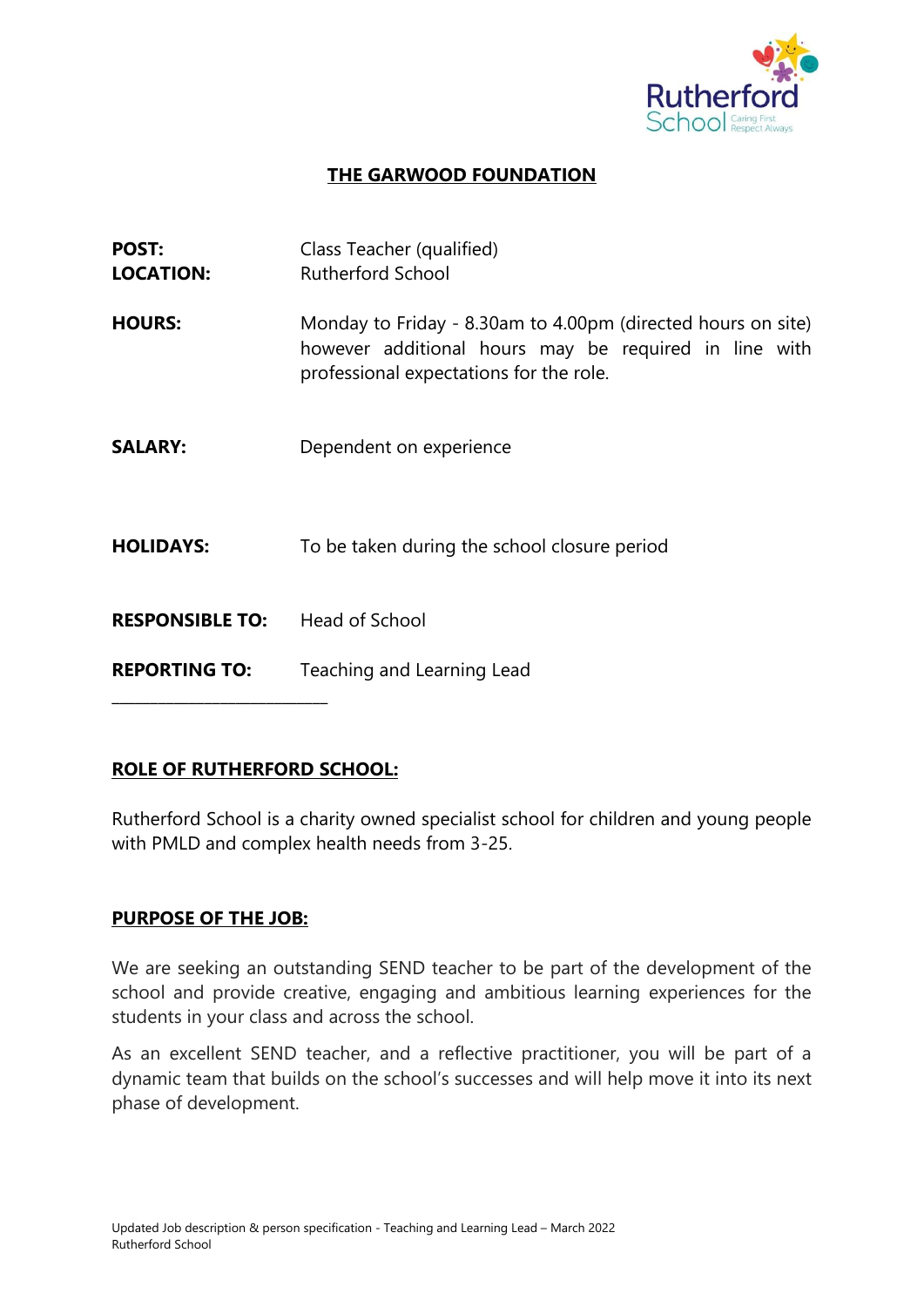### **Specific Responsibilities:**

### **A. Achievement and standards**

- Maintain high standards of classroom practice in direct teaching, planning, assessment and reporting
- Set high expectations and monitor outcomes for your area of responsibility
- Ensure a consistent and continuous focus on student progress and wellbeing using data to track and monitor the progress of student's learning.
- Continuously monitor and evaluate the effectiveness of learning outcomes
- Strategically lead, alongside the head teacher, the teaching and learning of the school to an Ofsted rating of 'Outstanding'

# *Professional Standards- Attributes, Knowledge and Understanding*

- Commitment to a collaborative school vision of excellence and equality that sets high standards for every student.
- Ability to analyse and evaluate performance data.
- Demonstrate and articulate high expectations and set stretching and appropriate targets for students.
- Take appropriate action when performance in unsatisfactory within their specified areas of responsibility.
- Have an well-informed understanding of the assessment.
- Keep abreast of developments in the PMLD field and demonstrate a commitment to innovation in approach to teaching and learning.
- Implement and follow school policies and procedures as approved by the Head teacher, the school management team or Governors.
- Model professional conduct and behaviour at all times
- Contribute to and ensure all EHCP paperwork is up to date for all students in your class
- Manage a team of teaching assistants within your class
- Work professionally and productively as part of an MDT team to ensure the needs of the students in your class are met

# **B. Quality of Provision**

- Demonstrate a high quality of teaching to assigned pupils so that lessons are good or better and there is no inadequate teaching.
- Ensure that planning, preparation, recording, assessment, accreditation and reporting meet the varying learning and social needs of the pupils
- Contribute to the development of appropriate and effective curriculum, resources, activity plans and teaching strategies to meet the needs of the pupils at the school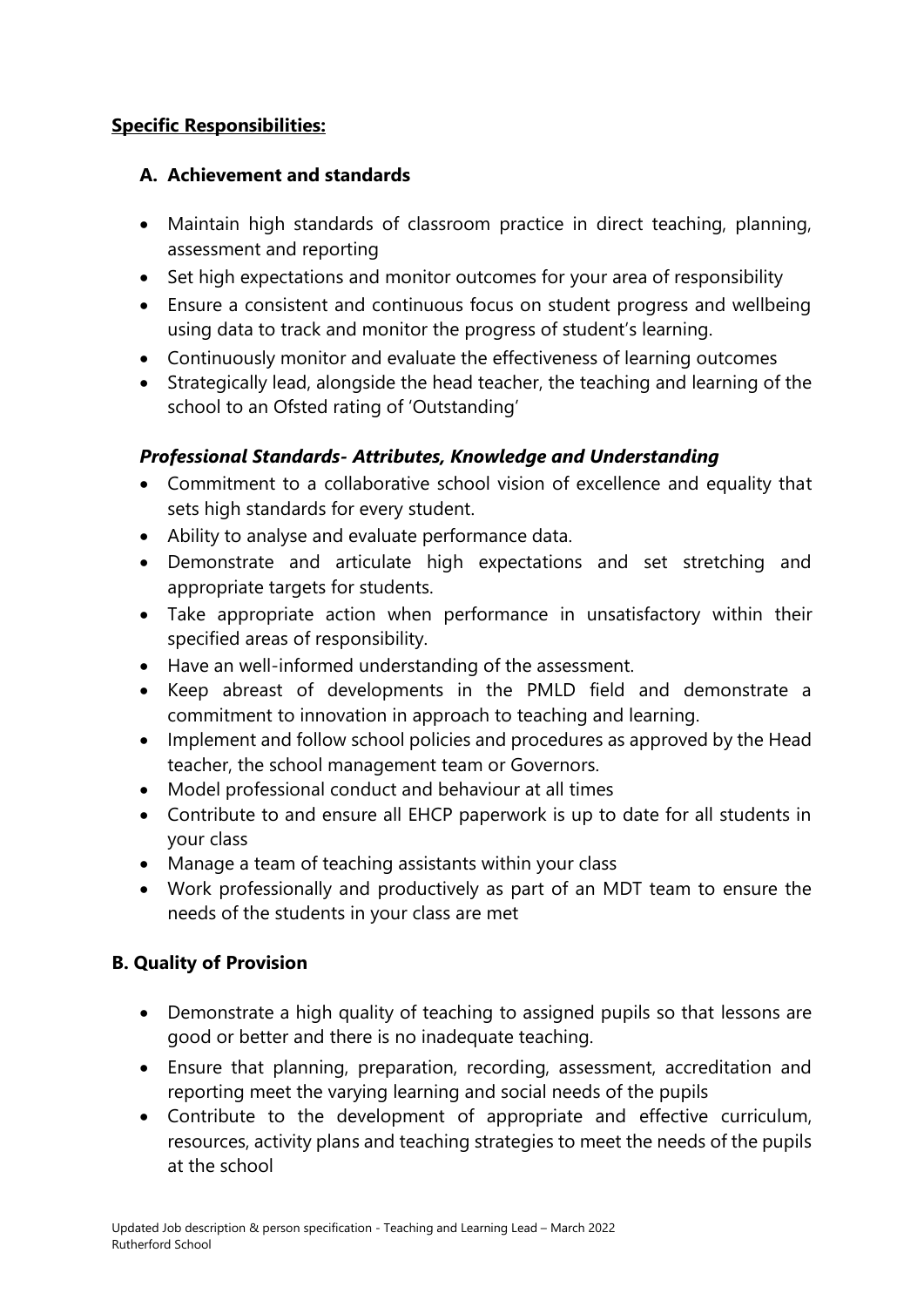- Develop high quality teaching materials and strategies
- Contribute to and implement effectively appropriate assessments, annual reviews, other school-related reviews and Support Plans.
- Set realistic and challenging targets for pupils learning based on information and accurate assessment of each pupil
- Ensure there is appropriate pastoral support for each child.
- Consult with staff over individual pupils and co-operate with agreed courses of action.
- Be responsible for the condition of the teaching space used and report any damage to fixtures or fittings to the appropriate person.
- Where appropriate to use ICT to support learning and teaching and raise standards.
- Maintain appropriate records and provide accurate information on pupil progress and other relevant matters as required by the school.
- Maintain an accurate register of pupils' attendance.
- Provide an appropriately stimulating classroom environment where resources can be accessed by all pupils.(with regard to the visual needs of the pupils)
- Comply with the school's Safeguarding policy and Health and Safety policy and undertake risk assessments as appropriate.
- Ensure the personal care and hygiene needs of pupils are met and to participate in appropriate training.
- Implement the principles of equal opportunities with regard to the religious, cultural and social needs of the children, their families and staff.
- Any other duties commensurate with the role of teacher at Rutherford School

# **C. Leadership and Management**

- Maintain clear expectations, high standards of professionalism and collaboration to meet the School Improvement Planning priorities
- Ensure the effective and efficient use of staff who support the delivery of teaching and learning.
- Take part in community and liaison activities such as Open days, Parents/ Carers events and liaison with external partners.
- Attend and participate in all relevant meetings.
- Understand, implement and maintain the requirements of the Ofsted framework and Independent School requirements for inspections as directed by your line manager
- Lead Annual Review meetings where deemed necessary
- Maintain up to date records and documentation and keep abreast of new initiatives and developments in your allocated subject area

# *Professional Standards - Attributes, Knowledge and Understanding*

Prioritises, plans and organises themselves and others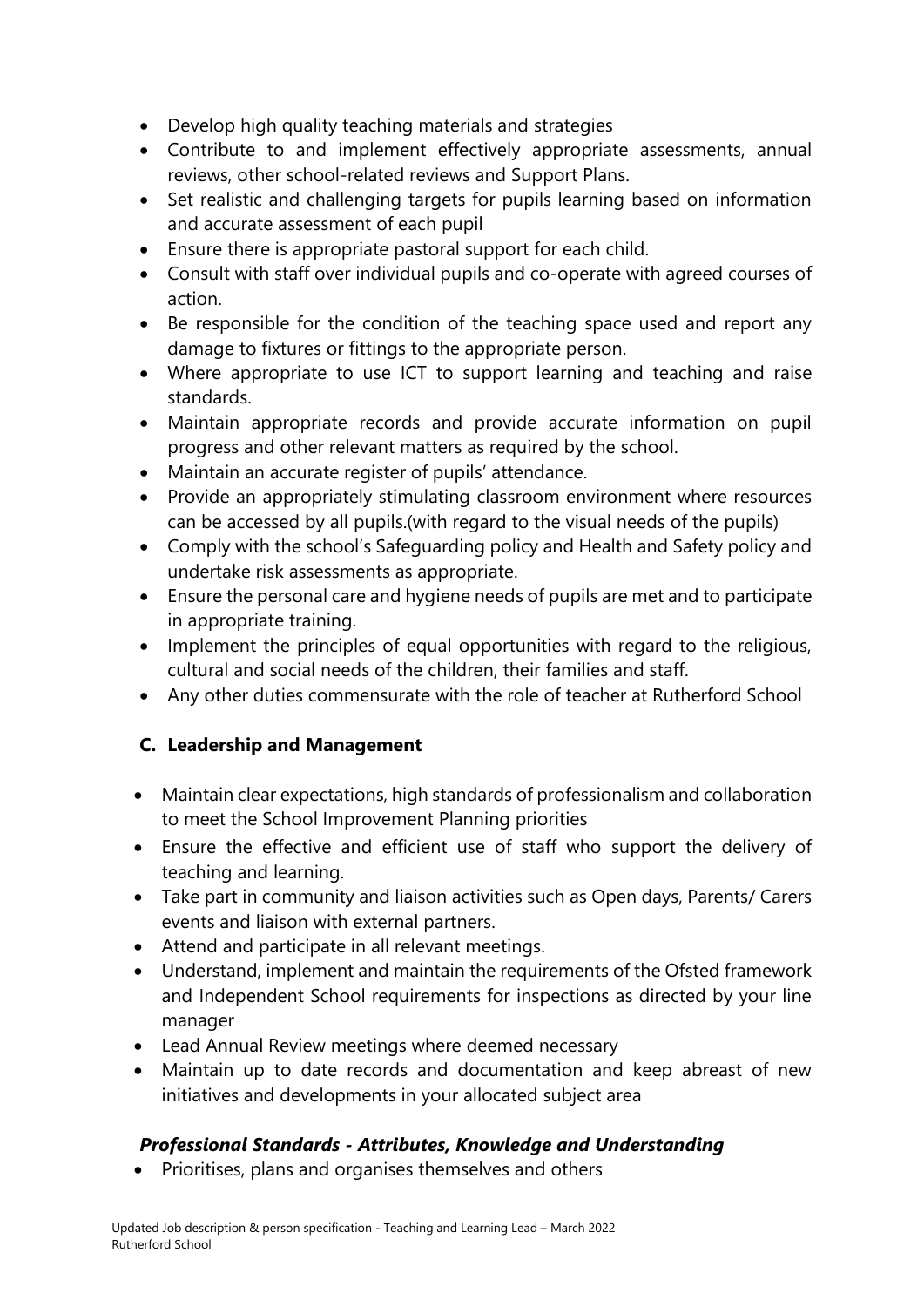# **D. Personal Development and Well-Being**

- Treat all members of the school community fairly, equitably and with respect to create and maintain the Academy ethos
- Ensuring the safeguarding of all students through the implementation of effective policies and procedures
- Ensuring a safe working and learning environment through application of appropriate risk assessment and adherence to current Health & Safety regulations

# *Professional Standards - Attributes, Knowledge and Understanding*

- Have a commitment to choice and flexibility in learning to meet the needs of every student
- Have sufficient depth of knowledge and experience to be able to give advice on the development and well-being of students
- Work effectively with relevant agencies to protect children

# **E. Views of Learners, Parent/Carers and other Stakeholders**

- Ensure an effective partnership with parents and carers to support students' wellbeing and progress
- Ensure parents and carers are well informed about their child's progress, wellbeing and targets and their part in the process of improvement
- Communicate effectively with the parents/carers of pupils and with external agencies.

# *Professional Standards - Attributes, Knowledge and Understanding*

- Create and maintain an effective partnership with parents and carers to support and improve students' academic and personal development
- Recognise and takes account to the richness and diversity of the school's community
- Listen to, reflects and acts on community feedback
- Build and maintain relationships with parents, carers and the community that enhances the education of all students

# **F. Professional Development**

- Keep up to date with current research in school improvement
- Lead professional development activities, as appropriate in your subject area, to update and develop the skills of colleagues
- Provide coaching and mentoring for less experienced colleagues if appropriate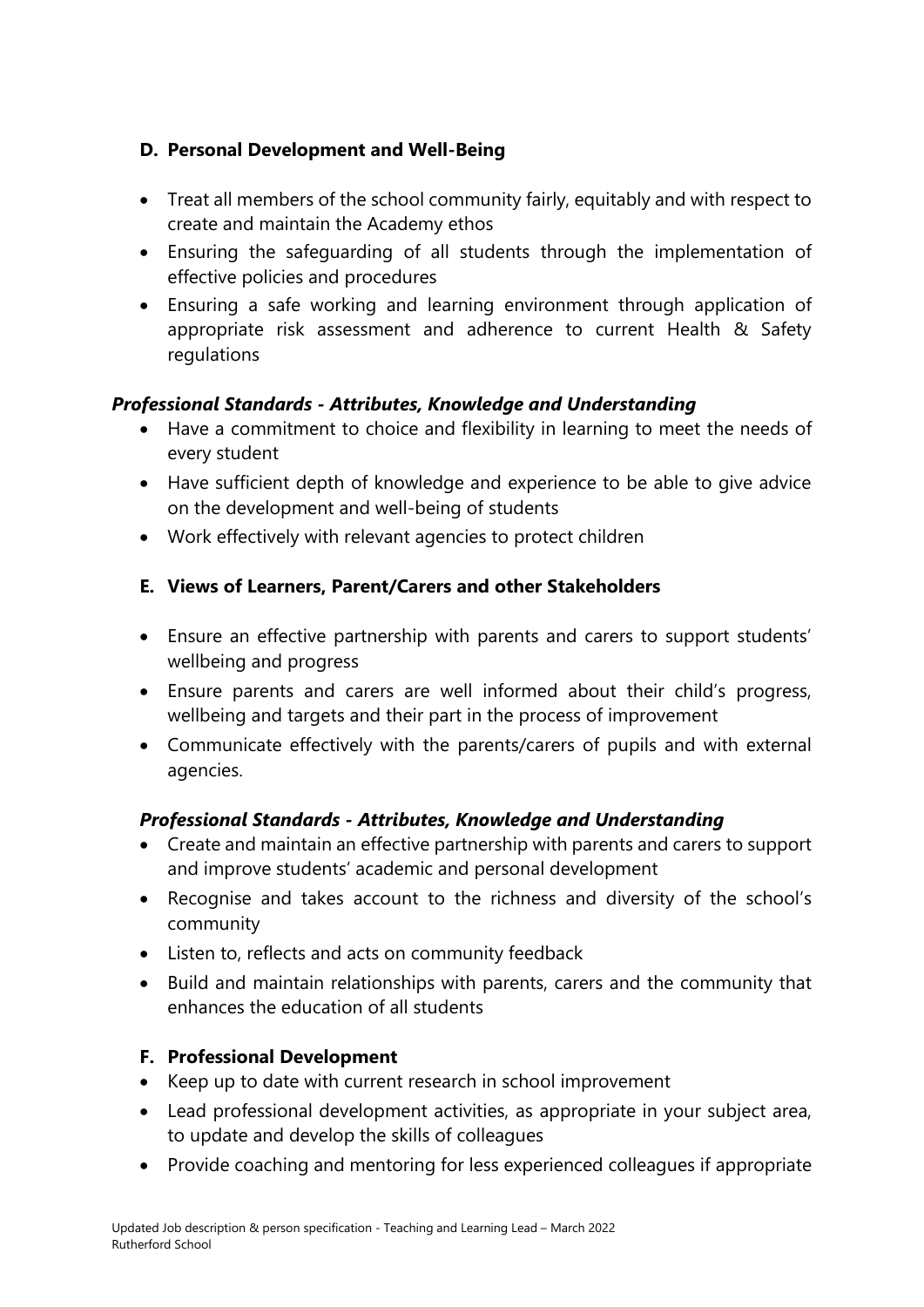- Participate and engage with the Annual Performance Review process, for the appraisal of own performance and that of other staff.
- Maintain and record your own Continuous Professional development and participate in arrangements and opportunities for continuous professional development for the staff you supervise.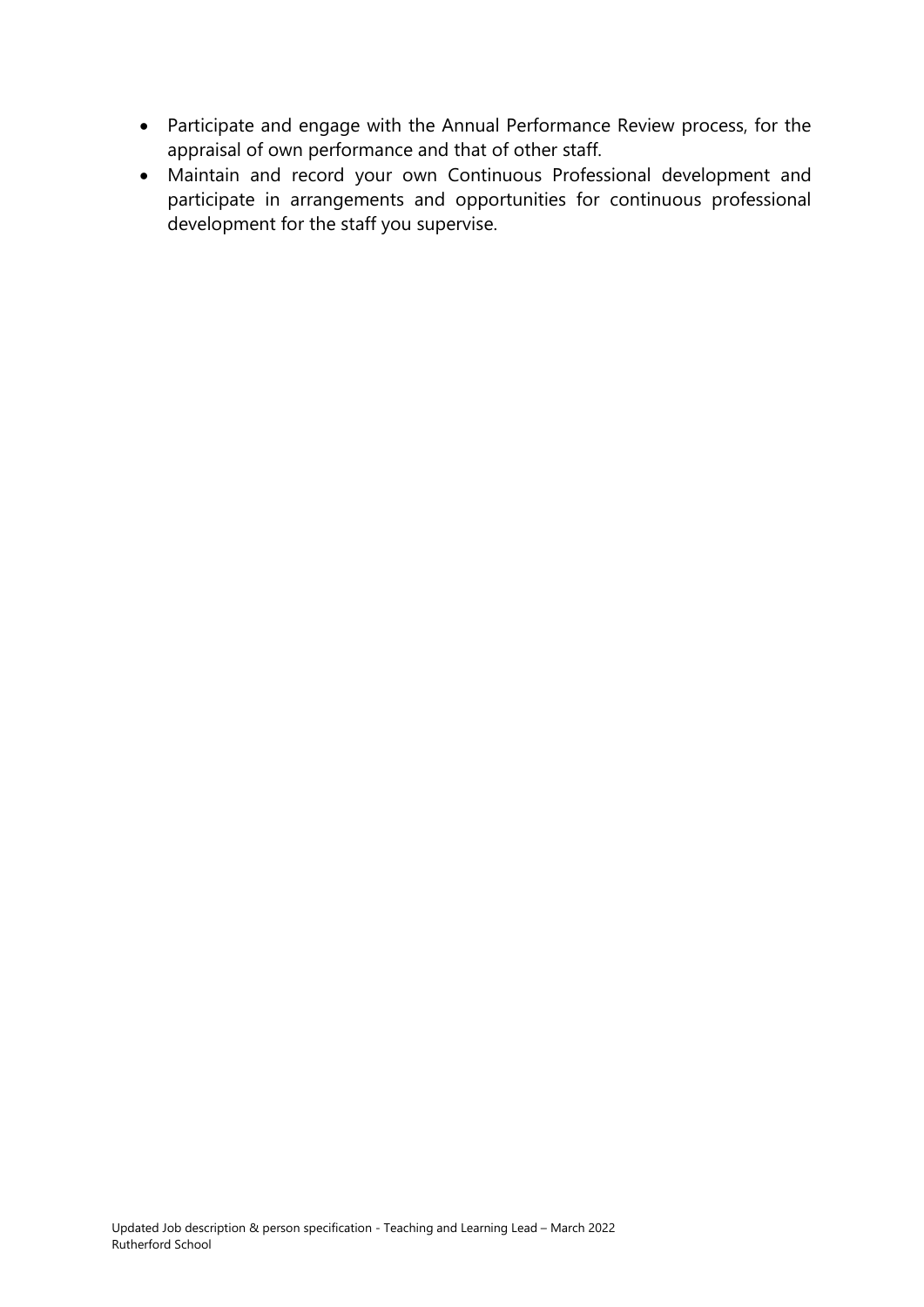## **Person Specification**

### **Qualifications:**

- 1. Qualified teacher status.
- 2. Minimum degree level qualification and willingness to undertake further training.
- 3. Evidence of recent, relevant professional development

### **Professional Knowledge and Experience:**

- Successful and sustained teaching experience, across relevant Key Stages/SLD/PMLD.
- Understanding of current Ofsted requirements
- Trained in Moving and Handling or willingness to train.
- The ability to converse at ease with parents/students and members of the public, and provide advice in accurate spoken and written English
- Record of good and outstanding teaching experience
- Understanding of what is required to secure effective teaching and learning to improve student performance in an inclusive environment,
- Knowledge and understanding of recent educational initiatives and the legislative framework
- Knowledge and experience of using ICT to develop teaching and learning
- Able to manage pupil behaviour effectively.
- Experience of managing and/or co-ordinating a classroom staff team.
- Experience of managing teaching resources, including providing an appropriately stimulating classroom.
- Experience of leading, managing and coaching teachers
- Awareness of the current Education Acts and SEN Code of Practice and OFSTED requirements.
- Awareness of legislation and polices on Child Protection and Safeguarding.
- Practical understanding of effective teaching and evaluation strategies.
- Evidence of sustained participation in INSET training, especially special educational needs assessment, planning, teaching or similar.
- Understanding of and commitment to Equality

### **Skills and Abilities:**

 Ability to lead and support a team in curriculum implementation, assessment, and development of materials